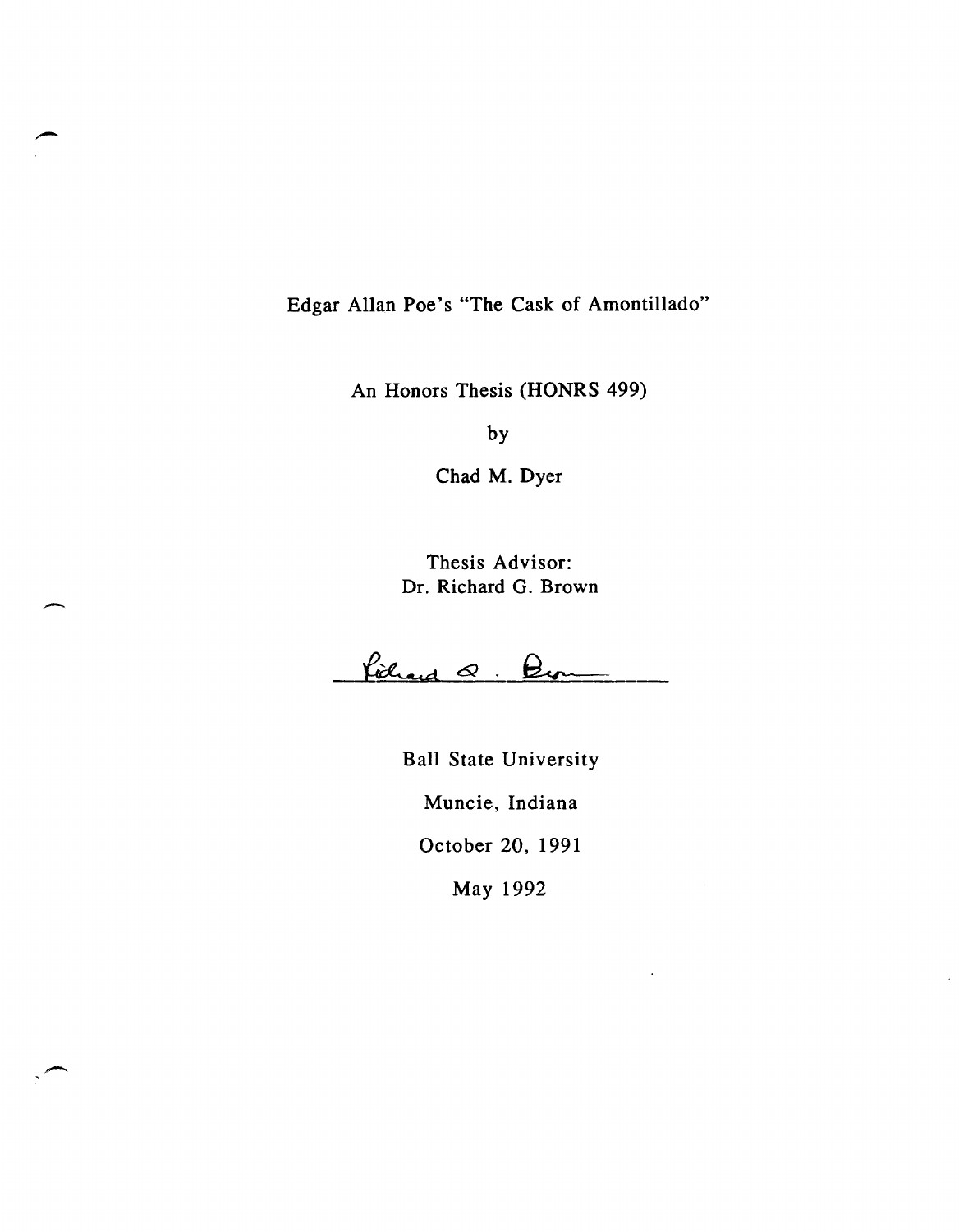

 ${\sf SpCol}$ 



AN HONORS THESIS BY OHAD 11· 'DYRR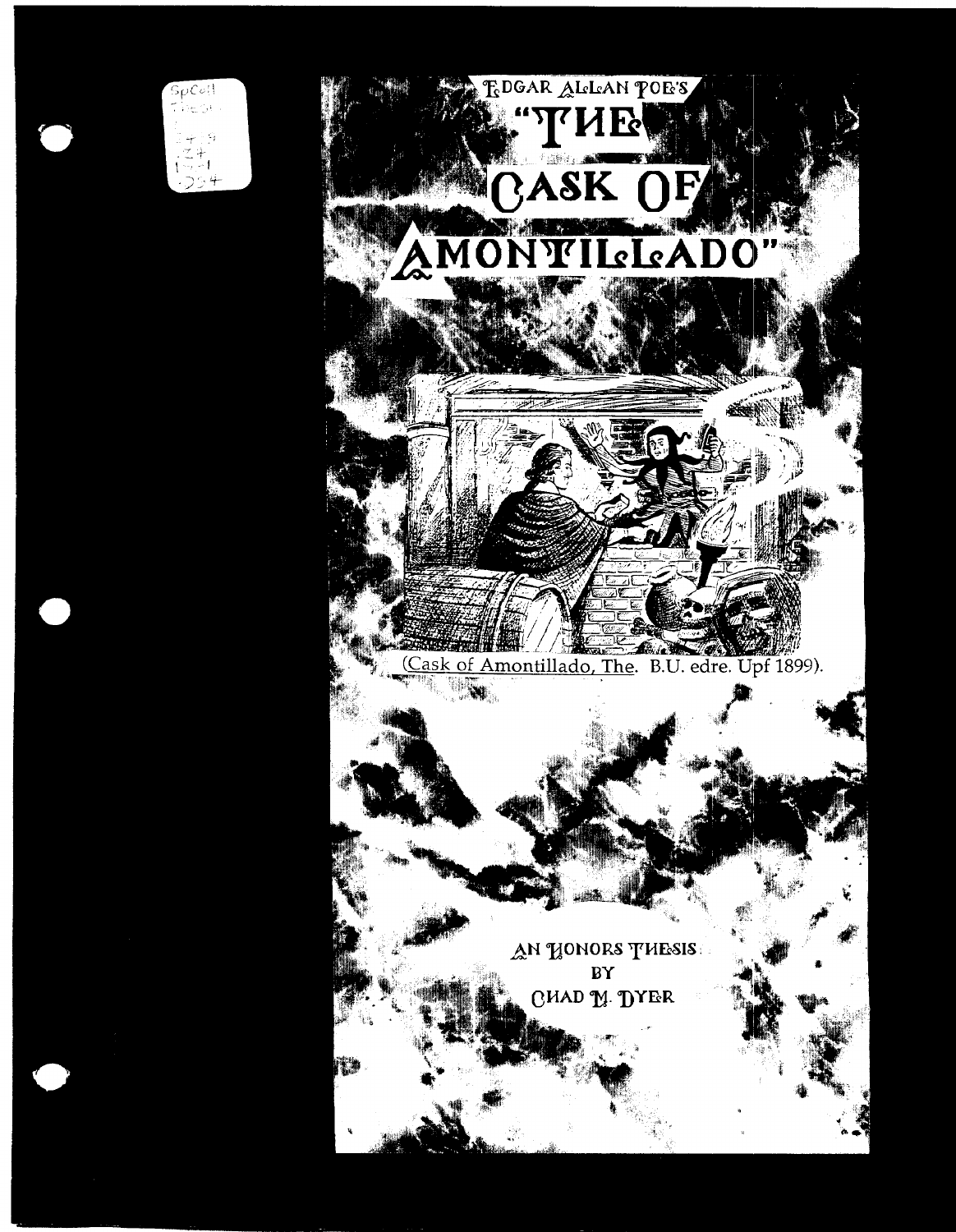- <sup>1</sup> *"You,* who so well know the nature of my soul, will not suppose, however that I gave utterance to a threat. At length I would be avenged...." (Montresor: Edgar Allan Poe's 'The Cask of Amontillado"). (Poe, 274).

> "The Cask of Amontillado" is a tale by Edgar Allan Poe in which the soul of the story exemplifies the need to deceive in order to attain trust. The idea of deceit in conjunction with trust initially strikes the mind with opposition. Poe's "Cask of Amontillado" takes the two and unites them. It must be noted, however, the unity combines more than two adversaries of human nature. The culminating scheme of Montresor's revenge merges avenger with quarry. Much interpretation of "The Cask of Amontillado" seems to agree upon the genius needed to join such diametrical stands of both reason and nature. Perhaps no author since could achieve this aim but Poe, whose accomplishment designates him as triumphant. Poe achieves this success by adding "artistic verisimilitude to realism" (Buranelli, 59). Realism must be credited as the key detail examined in "The Cask of Amontillado." The author "resolutely closes his eyes to factual reality" and, instead, studies "it in detail" (Buranelli,59). Various critical opinions will be given reference in respect to this work by Poe, as well as my personal assessment of the tale, with the intention of unmasking the bizarre literary inscrutability the author walled up within his text. My hope in delving behind the surface of Poe's "The Cask of Amontillado" is that one can reach a personal resolve concerning Montresor's malicious intent the day he led Fortunato to the vault below: "The slow horror of the story rests ultimately on the reader's ambivalent wish-belief that Montresor did indeed triumph, that he did indeed sin with impunity: that he did slay his conscience" (Stepp, 453). Upon reading "The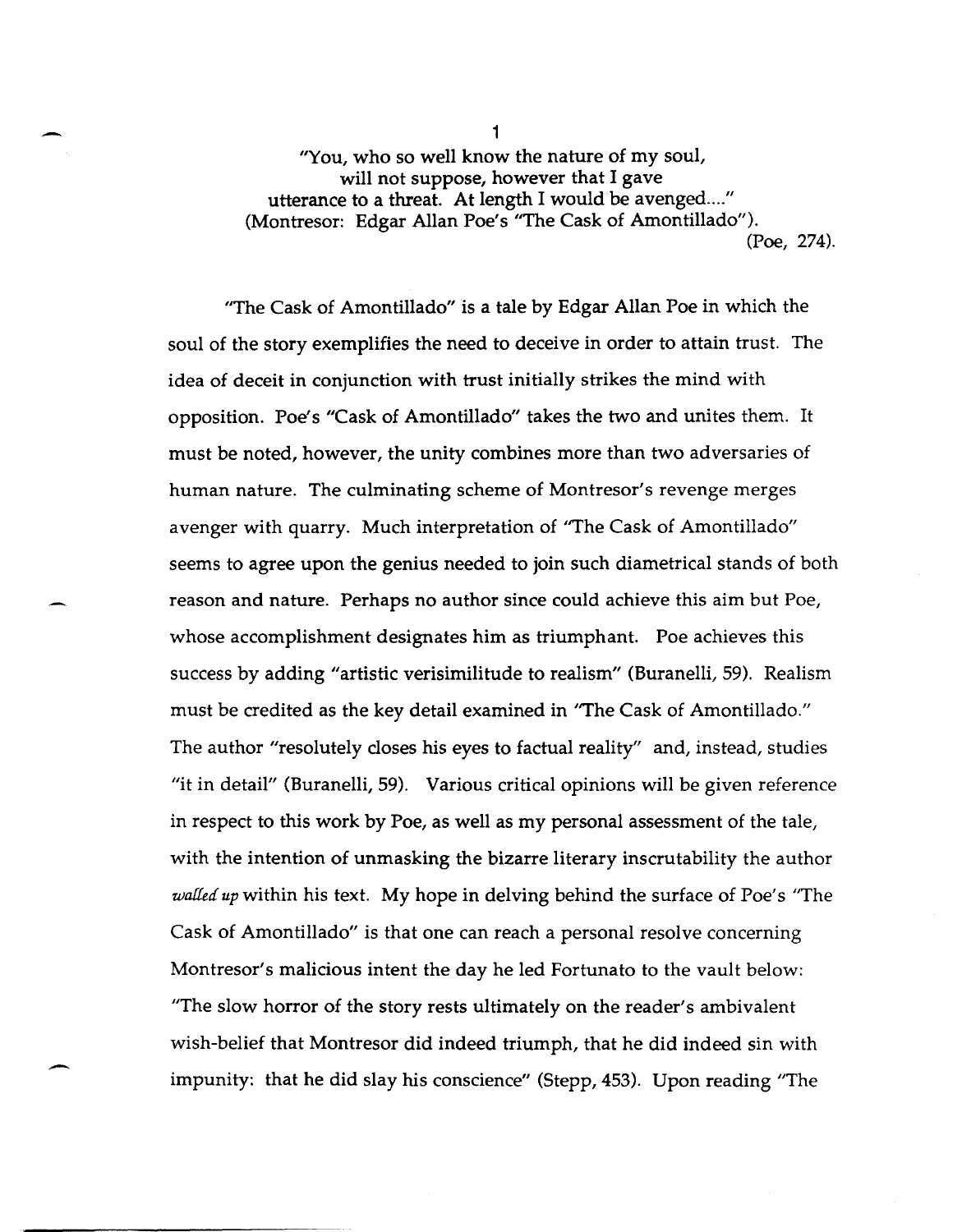Cask of Amontillado," the reader is entombed within the storyline. Poe's style allows each reader to personally assess the tale's degree of horror, as Montresor is confessing to ''You, who so well know the nature of soul," (Kennedy, 453).

When searching for verbal trickery in Poe's ''The Cask of Amontillado," one need not look beyond the tale's enigmatic title. The word "Cask" is a choice with plurality. Cask can be considered *a barrel in which liquid is stored,* or taken as a curtailment signifying *casket* (Ketterer, 111). Amontillado can be taken for its text definition of *sherry*, or for its play on the Italian word *amonticchiato.* This Italian contour implies *a collected heap* (Kennedy, 141): "Of all the names in the tale, that of the sherry has given readers the greatest problem. Amontillado is a dry nutty sherry, an imitation of montilla wine, produced in the Spanish town of Jerez de la Prontera" (Kirkham, 144). Thus from this initial understanding of the title, one can see that the story takes a certain context. Of the two interpretations, ''The Barrel of Sherry" or "The Casket of the Collected Heap," I am positive the latter is a truer reflection of Poe's original intention.

The story is written in the form of confession, its reader learning of Montresor's vengeful deed fifty years after its execution (Ketterer, 112). A man's ability to distinguish the difference between amontillado and sherry within the tale seems to best illustrate the confessing Montresor, to the Montresor responsible for Fortunato's annihilation fifty years ago. There is no difference between amontillado and sherry, thus Luchesi's pallet should be rewarded (Ketterer, 111). Amontillado is sherry. In comparing the relationship of drink, so is Montresor now the same man he was one half century earlier (Ketterer, 111). Montresor is a mad man saturated with the

2

-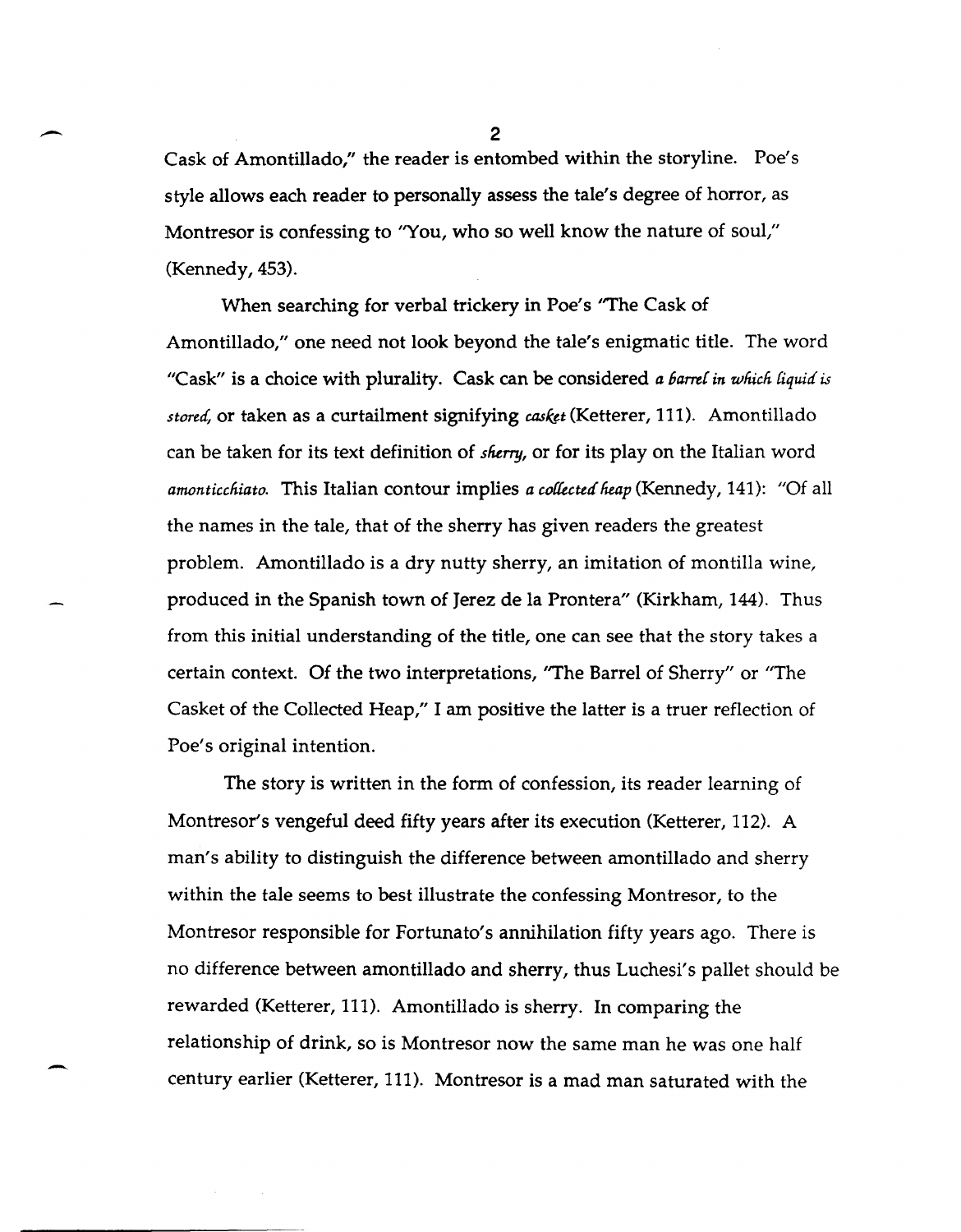obsession of revenge (Kennedy, 138). "The Cask of Amontillado" exemplifies ''Poe's awareness of the destructive circularity of revenge" (Kennedy, 143). The tale is "the most tightly wound of Poe's narratives of obsession, which consolidates the poetics of revenge and underscores the linguistic nature of violence" (Kennedy, 138).

"The Cask of Amontillado" was first published in "Godey's Lady's Book for November, 1846" (Ketterer, 110). In researching the tale, I have discovered a multiplicity of interpretations concerning Poe's inspiration behind his work. The proposals for Poe's motivation behind the writing of "The Cask of Amontillado" can be grouped into three areas: Poe's paranoia, his reaction upon receiving bad criticism, and his assessment of occupational elitism. In respect to the first assumption, it is suggested that Poe suffered a deep "fear of defeat, silence, and mortification," a paranoia which drove him to react with his literary abilities (Kennedy, 144). Another suggestion is that Poe wrote a tale founded upon perfect revenge inspired by his "desire to avenge the attacks of Hiram Fuller and Thomas Dunn English," both of the New York Literati of the early 1840s (Kennedy, 138). Finally, it was proposed the entire story was based upon a small, yet most Significant, portion of the story concerning "membership in the secret Masonic Order" (Phillips, 4).

"You do not comprehend?" he said. "Not I," I replied. "Then you are not of the brotherhood." "How?" "You are not of the masons." "Yes, yes," I said; "yes, yes." "You? Impossible! A mason?" "A mason," I replied. "A sign," he said. '1t is this," I answered, producing a trowel from beneath the folds of my

-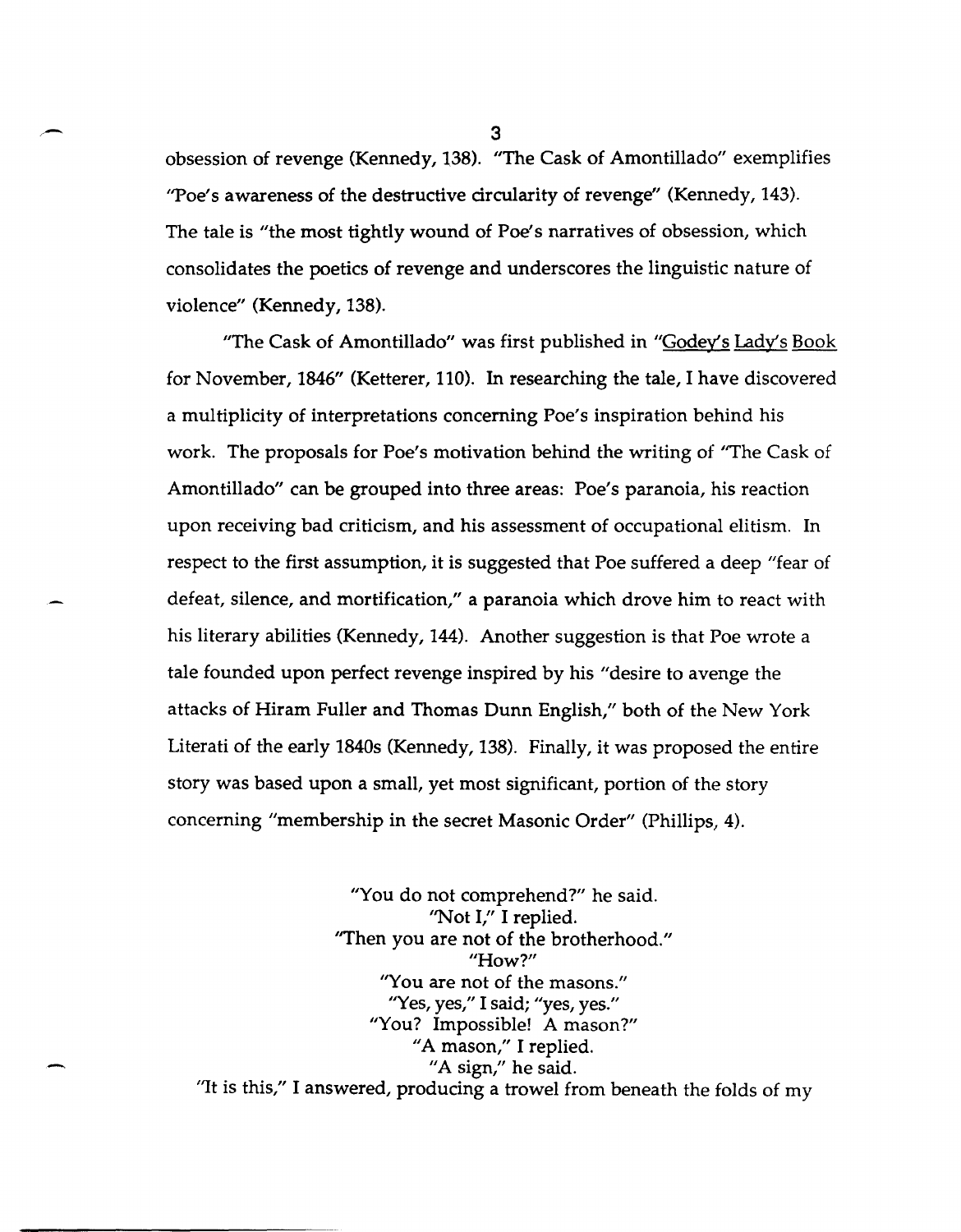*roqudaire.*  (Conversation between Montresor and Fortunato: Edgar Allan Poe's "The Cask of Amontillado).

(Poe, 277).

At the time, the "membership in the secret Masonic order provoked widespread political controversy culminating in the formation of a National Antimasonic Party" (Phillips, 4). An early benefactor of Poe, William Wirt, had run on the Antimasonic Party ticket for the United States presidency in 1831 (Phillips, 4). Herein is the suggestion of Poe's delight in one's boasted status being his ultimate downfall. I find it ironic in the previously quoted passage from "The Cask of Amontillado" that Montresor actually shows Fortunato the trowel which would be the key instrument in his death, yet Fortunato ventures on in the vault's darkness, without a clue.

-

Poe has been stereotyped as a writer who preferred mad aristocrats living in Gothic splendor without and above the grubby conditions of egalitarian mortals (Phillips, 33). In "The Cask of Amontillado," the Montresors are a great and noble family. Fortunato is rich, respected, and admirable (Phillips, 33). Fortunato, in his drunken state, forgets the antimasonic Montresors, and thus does not seize the opportunity to be suspicious (Phillips, 33). The name "Fortunato has been traced to Fortunatus Senex of Vergil's Eclogue 1 and Victor Hugo's Notre Dame de Paris (Pepin, 9). Roman writer Cicero may have also had impact on Poe's character, by way of his Inseptens Fortunatus (Pepin, 9): "Fortunato is broadly drawn as a character entirely befitting his carnival motley and clownish bells. He appears as the open, gullible extrovert, an innocent possessed of that same ignorant vanity that caused the original fall from grace" as ''he thinks he knows enough to sample the apple the serpent tempts him with" (Stepp, 449). "The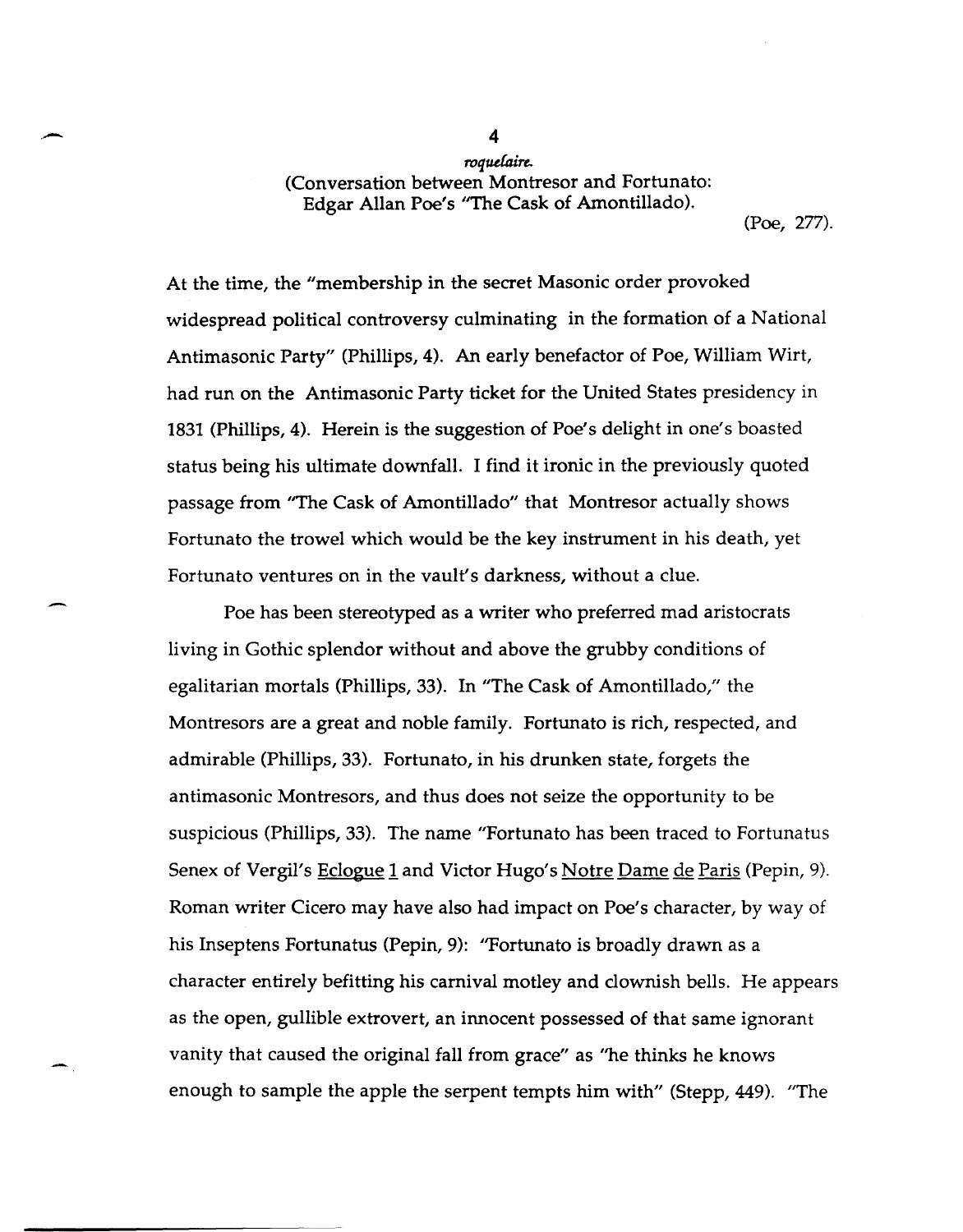- <sup>5</sup> Cask of Amontillado" has been summed up as lithe fatal rivalry between two 'illustrious houses'" (Phillips, 33).

> Montresor's disclosure of the hidden trowel from beneath his roquelaire, the ultimate tool of Fortunato's finality, was not the only revelation suggesting the vicious event about to transpire. Through a fantastic play on words, Poe throws many clues which, if picked up on by the inebriated Fortunato, could have yielded a significant turn of events foiling Montresor's scheme. A remark by Montresor offers the emblem behind the entire tale. This emblem highlights "the major plot dynamics of Poe's great story: the clumsy insult, Montresor's menacing irony, and Fortunato's further blindness to this irony" (Stepp, 447).

*"A* huge human foot d'or; in a field of azure; the foot crushes a serpent rampant whose fangs are embedded in the heel." (Remark made by Montresor to Fortunato: Poe's "The Cask of Amontillado").

(Poe, 276).

Of foot and snake, "Montresor identifies himself with the golden foot, ponderously triumphing over the lashing serpent" (Stepp, 448). Yet Poe, while enlightening his reader as to Montresor's perception of himself, conveys Montresor's role as that of the snake (Stepp, 448): "Secrecy, cunning, serpentine subtlety-- these are the themes Montresor demonstrates best of all" (Stepp, 448). Undeniable, however, is death's embrace locking Montresor and Fortunato together, for "neither can escape the ironic bond between them (Stepp, 448), and "as the emblem foretold, Montresor is boned with Fortunato and 'dies' with him" (Stepp, 450).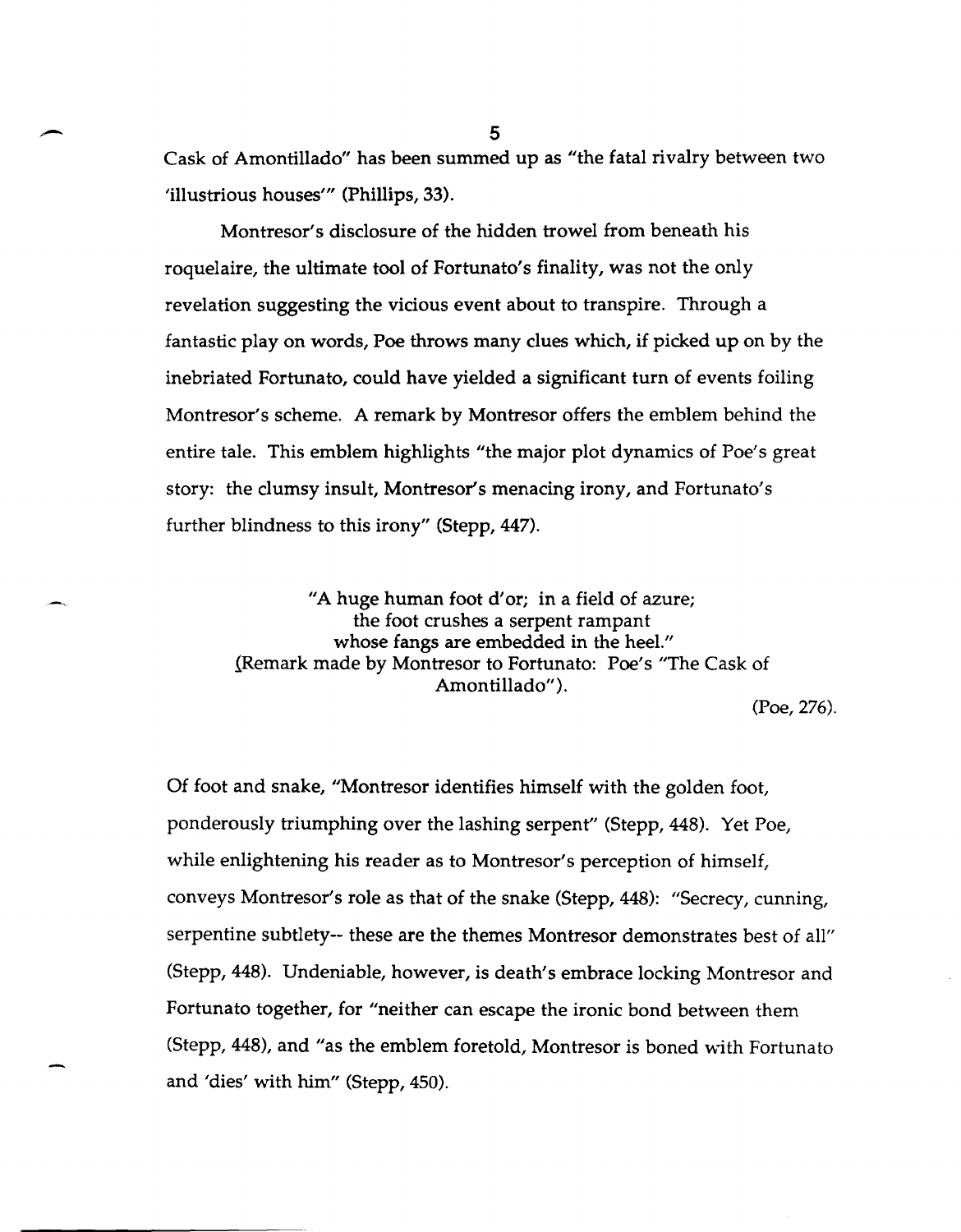Here is another irony: Fortunato offers his consumption of Medoc to "To the buried that repose around us," the "us," of course, referring to him and Montresor (Kennedy, 139). The irony of Fortunato's toast is enhanced when Montresor adds his own intentions, "And I to your long life." As the two venture deeper into the vault, "Montresor offers Fortunato a drink of DeGrave, a wine in which the "name in English portends entombment" (Kennedy, 139). In addition to the verbal insinuations, Montresor offers both his weaponry and role to the *lunfortunate* 'Fortunato.

Aside from offering the tool of death as proof of his membership in the Masonic order, one cannot overlook all the different liquors continually placed in Fortunato's hand. Montresor knows of his victims weakest point of character, his love for the connoisseurship of wine. In evidence of premeditated immolation, Montressor attacks Fortunato through his delicacy of character: Wine (Kennedy, 139). Acting with a sense of identification, Montresor pulls a mask of black silk across his face. Had Fortunato marked this unusual gesture, he could have connected his guide to the likeness of an executionist (Kennedy, 140).

The three characters of "The Cask of Amontillado" all bear names of similar significance (Ketterer, 110). Fortunato, Montresor, and Luchesi; Fortune, Treasure, and Lucre (Ketterer, 110). It is Luchesi, "a friend to Montresor whose wine- judging talents proud Fortunato derides" (Gale, 149). In this view of Luchesi, he is depicted as contributing to "the result that Fortunato himself falls victim to Montresor" (Gale, 149). In further irony, Montresor avenges Fortunato through jealousy, and Fortunato allows himself avenged through envy of Luchesi's pallet. The importance of Luchesi's character in the tale is based upon his pallet's indifferent taste of

 $\sim$  6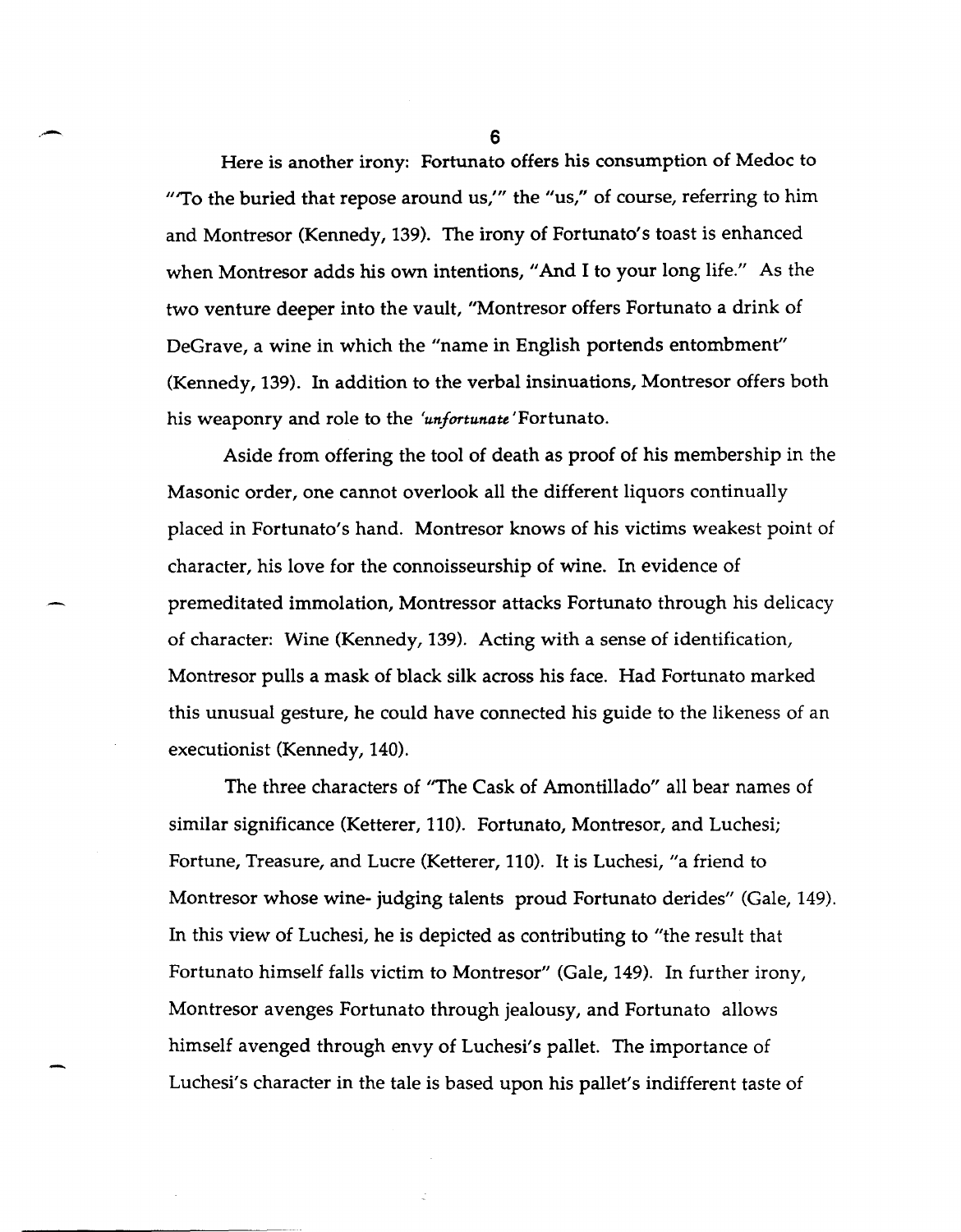amontillado and sherry. This relationship of indistinguishability is indicative of Montresor and Fortunato. In the conclusion of "The Cask of Amontillado," the reaction of each character to his given circumstance signifies a reversal of roles (Ketterer, 112). Montresor's transformation into Fortunato is coupled with his "discovering that Fortunato is not so fortunate as he jealously thought" (Ketterer, 112). Montresor is the point of eclipse by which he and Fortunato become one. The eclipse occurs when, upon hearing the laughing Fortunato wail, "For the love of God, Montresor!", Montresor confirms, "Yes, for the love of God.". In understanding this reversal in "The Cask of Amontillado," one must look at the many other Poe tales dramatizing "the destabilization of assumed systems of order and analyze what 'law' might mean" (Lee, 168).

Montresor, as evident by confessing fifty years after his crime, has learned the victimizing of another can and will "bring about the victimization of oneself' (Halliburton, 263). To understand Montresor, it is helpful to hear a justification of his character as stated by the man who penned him:

"That man is not truly brave who is afraid either to seem or to be when it suits him, a coward" (Edgar Allan Poe in the Marginalia of December, 1846). (Phillips, 45).

To assess Poe's article in the <u>Marginalia</u>, one will derive that "there is hardly any justification for the cool, treacherous Montresor" (Phillips, 45). Montresor's motto, as stated in Poe's text, is "Nemo me impune lacessit." ['No one provokes me with impunity."] (Hammond, 88). Montresor knows "perfect

 $\sim$  7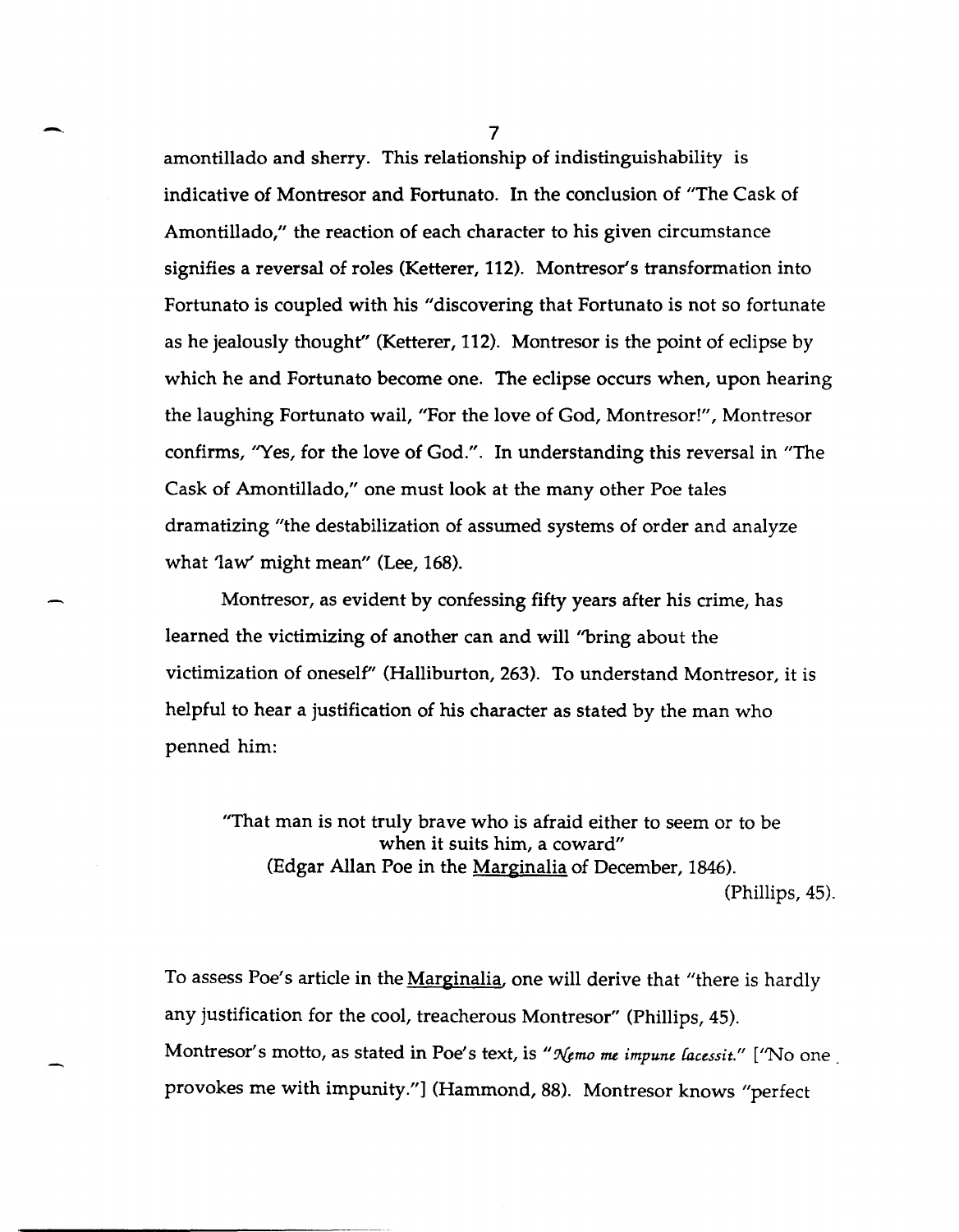revenge precludes the possibility of response" (Kennedy, 139). Fortunato'S trust must be achieved in order for perfect revenge to occur. Montresor captures the credence of his prey by masking himself with false intention (Kennedy, 139).

"It must be understood that neither by word nor deed had I given Fortunato cause to doubt my good will. I continued, as was my wont, to smile in his face; and he did not perceive that my smile now was at the thought of his immolation." (Montresor in early confession: Edgar Allan Poe's "The Cask of Amontillado").

(Poe, 274).

"Poe was able to write without recourse to medical psychology" concerning "the testimonies of hate in 'The Cask of Amontillado'" (Phillips, 140). Montresor's cool "realm of justice" is ruled by both "sadism and masochism" (Lee, 161). Fortunato is viewed jealously by Montresor, who thinks his victim is both rich and happy as a result of his name and costume (Ketterer, 111). Poe's story of one man's "testimony of hate, .... reveals unflinchingly the hidden nerve of the privileged but insulted Montresor is brutal cowardice" (Phillips, 45). The definitive punishment Montresor plans to bring upon Fortunato may illustrate one way by which man proposes his stratagem to be God-like in nature. Montresor will not only chastise Fortunato, but he will chastise with impunity (Lee, 161). This feeling of superiority to human circumstance offers reassurance to Montresor, the thought being to out-do your fellow man designates him a servant to superior inclination. Montresor seized this form of solace when his malicious task was successful.

-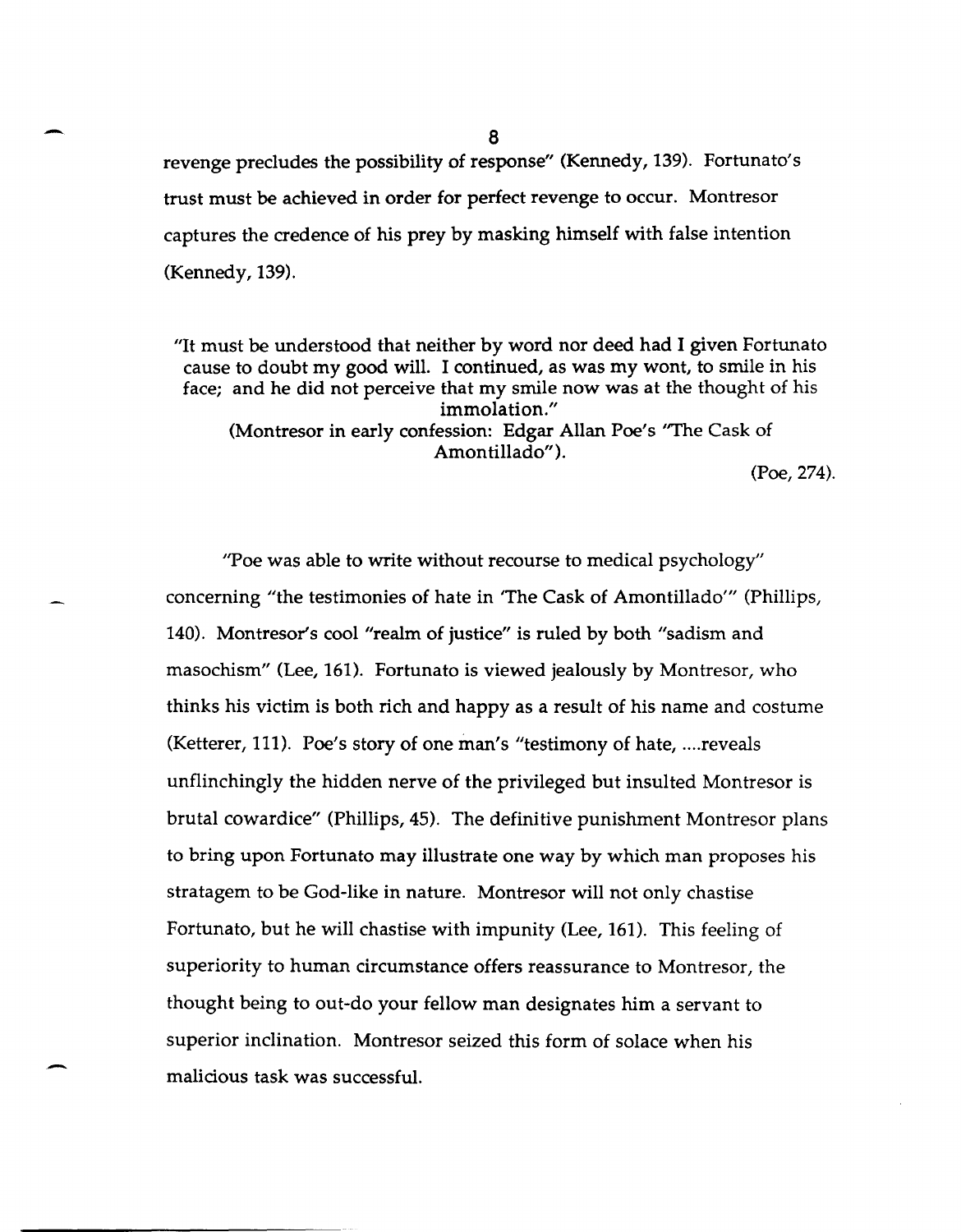''1 replied to the yells of him who clamored. I re-echoed- I aided- I surpassed them in volume and in strength. I did this, and the clamorer grew still." (Montresor relaying his act of vengeance in confession: Edgar Allan Poe's "The Cask of Amontillado"). (Poe, 278).

"Montresor demonstrates how one defeats the double- by beating him at his own game, doubling him up. Just as the subtler quack dupes the lesser, so perhaps Montresor 're- echoes' the 'echoer'" (Stepp, 451).

Fortunato's final imploring warrants various criticism. As Montresor mimics Fortunato's cry of terror "For the love of God, Montresor," he takes the conventional phrase and renders it one of personal twisted religious motives (Kishel, 30). "Montresor's economic motives" might be dealt with through his mockery as well (Kishel, 30). When "stripped of its direct address, the plea" *\*For the love of God*" is one of a beggar (Kishel, 30). Montresor derives much pleasure upon hearing his "successful friend reduced to the beggary that" haunts his personal loss of fortune (Kishel, 30).

"The Cask of Amontillado" shares its distinguishable outcome with only one other Poe tale, that being ''Hop- Frog" (Ketterer, 110). These two works both stupefy readers with the scenario in which the "protagonist gets away with his murder" (Ketterer, 110). ''The Cask of Amontillado," as well as "Hop- Frog," can be looked upon as Poe's vent of frustration as the author was "tired, ill and depressed" (Hammond,88). Poe's celebration of the success in perfect revenge, distilling "horror from domesticity," struck readers dumbfounded (Ketterer, 110). This was a time when notable writers "Bryant, Longfellow, and Hawthorne" generally "announced the moral of the tale and placed great stress on the value of hearth and home as agents of the heart"

9

.-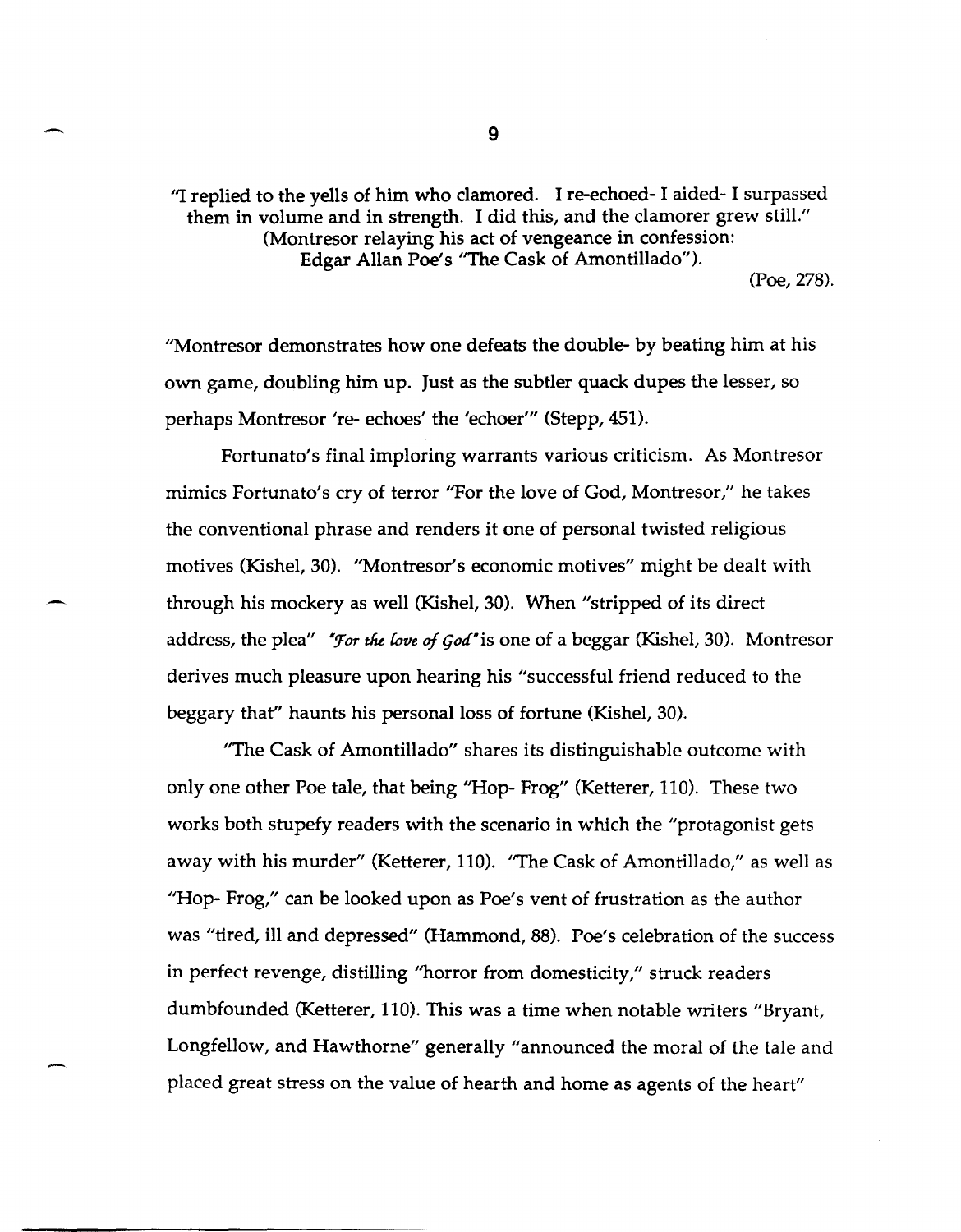(Howarth,29). By presenting Montresor's entire confession of committing an act of perfect revenge, including the joy contrived within, Poe's anti-moral conclusion elicited feelings of astonishment from a society resisting the theorem that crime pays (Howarth, 29). I find it impossible, however, to conclude that "The Cask of Amontillado" condones carnage. The tale seems to illustrate escape from self-destruction: "A man kills his conscience and rests in peace for fifty years" (Stepp,452). Montresor has become the psychological captive of his own perfect strategy (Kennedy, 142),

Poe's literary integrity contributes significantly to the reader's interpretation as a whole. In "The Cask of Amontillado" Poe's preoccupation with spaces becomes most apparent. From the time Montresor leads Fortunato away from the carnival, down into the vault, the reader experiences a sense of enclosure (Halliburton, 224). The lineaments of the vault are not given in mere description passage, but rather "through the interiority of the victimizer" (Halliburton, 101): "The *intensity* of his visual effects is such as to render them ineffaceable. One thinks, for example, .... of the nitre-encrusted catacombs in 'The Cask of Amontillado'" (Hannnond, 33). Also of interest, involving one of the only Poe tales in which evil goes unpunished, is the conception of the underworld site of the Montresor vault. This locality, of course, implies parallels to Hell and its imagery (Ketterer, 108).

The author's impression of the suffering that Fortunato will endure includes "enclosure, isolation, and helplessness" (Kennedy, 58). This form of death creates a corpse with the capability of experience (Kennedy, 58). "The Cask of Amontillado" is one of three stories by Poe dealing with the idea of living burial, others include "The Premature Burial" and "Some Words With A Mummy" (Kennedy, 58). Of these tales, however, the concept of living

-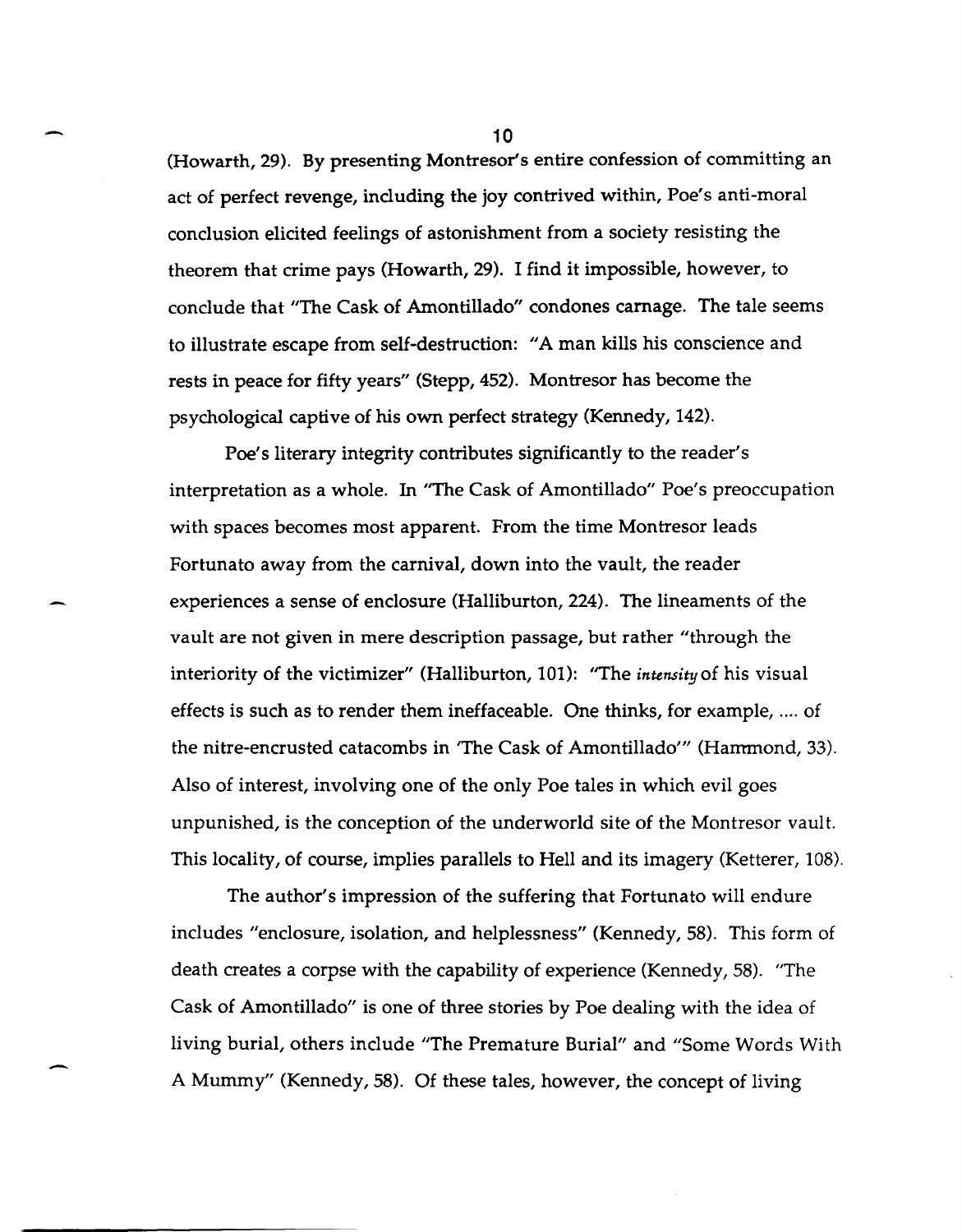burial "receives an additional dimension of horror" in "The Cask of Amontillado" as "it is combined with the idea of punishment" (Hammond, 88).

The existential quality of "The Cask of Amontillado" builds through out the storyline. Montresor could easily be compared to Dostoevsky's Underground Man. Poe penned the tale as a confession of a man who destroyed himself half a century earlier. Montresor acted upon self-pity, justifying Fortunato's death as payment for previous humiliation done to his namesake, yet he ultimately destroyed himself as a result. Self-alienation was rendered on Montresor's behalf as he walled up a helpless, intoxicated Fortunato. The wall built to entomb Fortunato serves as the major existential metaphor in "The Cask of Amontillado (Halliburton, 263). Self-doubt brought Montresor's need for a perfect revenge against his successful friend. Poe conveys the burial of self-image to his reader prior to Montresor's knowledge of this personal loss. Fortunato, upon realizing his destiny of suffering behind bricks and mortar, laughs hysterically in a sarcastic jest. Montresor, on the other hand, begins to yell in a panicked state. Thus, we see a role reversal; after all, it is Montresor's vengeful plan that is being carried out with precision. Most would agree he should be the one laughing with satisfaction. Yet he is the one yelling. Fortunato, laughing jubilantly within his tomb, should be yelling into the face of death. The complete reversal takes place with the last cry of the entombed: Fortunato's yell, "For the love of God!", at which Montresor simply agrees, "Yes, for the love of God." Thus, Montresor and Fortunato, treasure and fortune, are one (Kennedy, 142).

Still, however, Montresor having complete success of intended execution and free from any form of public accusation, is a haunted man fifty

.-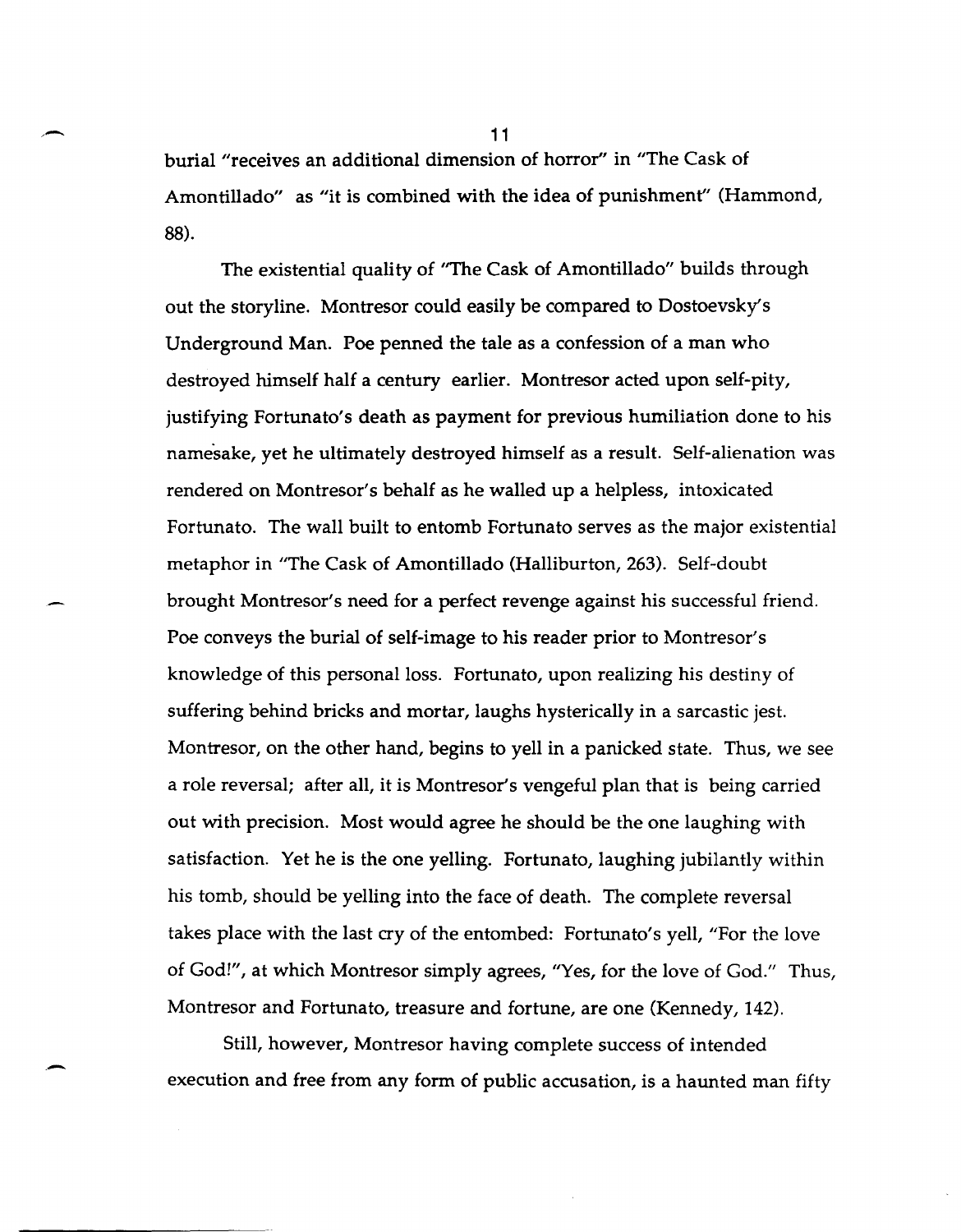years after his perfect revenge. He acted with free will as to how he should handle Fortunato, a choice distancing him from self-knowledge for the rest of his life. He is confessing his actions, as no one ever suspected him of them. Time seems to keep his wound replenished with infection. The vice of time that holds him in a world without Fortunato also immobilizes him in a life without his identity of soul.

The idea behind Montresor's revenge can be viewed as existential as well. Civil pressures conjured his need to avenge, a must having suffered family humiliation. He must have a revenge upon Fortunato simply because the Motresors are compared unfavorably to the house of Fortunato. Civilization has never done Montresor any favors. He has simply had to prove himself through hate in an effort to change his fate as a Montresor. Through perfect revenge, Montresor will prove to all that indeed, he can make a difference. With the structure of civilization casting the fate of the individual, I will render my personal assessment of Poe's "The Cask of Amontillado."

My view deals with the innocence of the child, this small individual, a lamb grazing on the harmless staples to sustain himself. He does not know of the competitive society in which he will be programmed to compete. The child has no understanding of stepping on fellow human beings in order to strive for the powerful titles man desires. All action of the child is completely innocent as he is naive to the state of guilt. His mind is uninhibited as it has not been given boundary. We have all been this small child, although recalling such existence is unlikely. For as we have all seen through the untainted eyes of purity, so have we suffered the sharp blade of the slaughter, with each slice cutting out boundaries in our thinking. There is no specific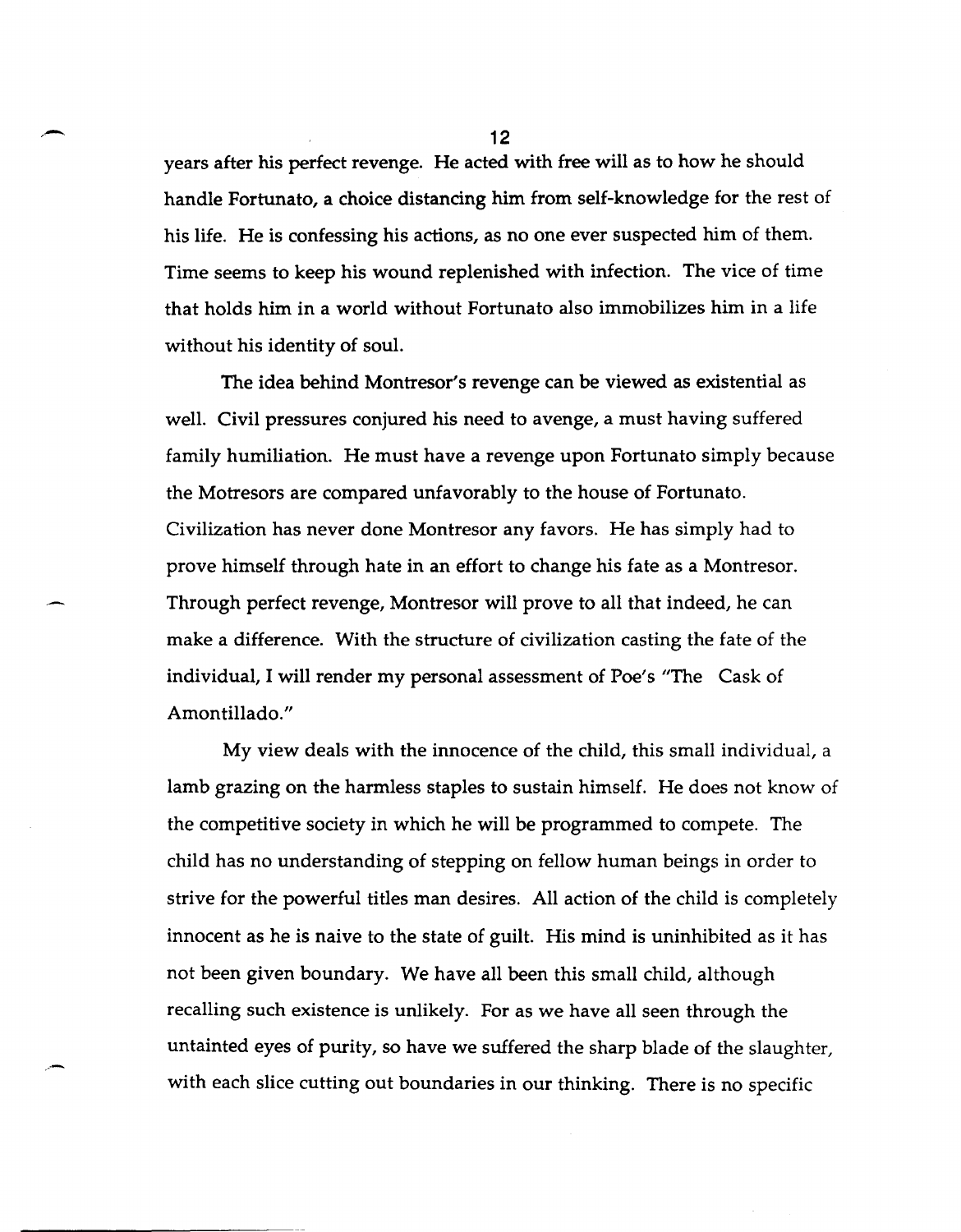origin from which each gouge is rendered, for the ways of a young one's mentor are conditioned with deceit. This deception teaches the small mind to distrust. Each wallop causes the small frame to buckle in cowardice. Each slice spews the dark shadows of crimson down upon a once, very promising world.

The Hell serpent's knowledge is administered into the cracks of broken innocense by the vicious adult hand. This guidance teaches the helpless respect; thus he shall know the art of mistreating. Creating harm to others is a byproduct of learning safety. Upon enlightening the child as to what love is and its usage, one can see that the early torch of hatred has been ignited. All are considered attributes of good behavior, yet they open the door to rebellion. The adult, in truth, educates the child with evil in order to program him with good social mores. Thus, it is the one proclaiming to be the little one's source of well being who truly steals a child's innocence. Therefore, the designated role model is the *slaughterer of the lamb*. The mentor is responsible for equipping the child with the thought process, making the wicked riddles of man solvable.

My video consists of many symbolic visuals. A major portion of the footage was shot in a graveyard. This plot of the dead is incorporated into the production to represent both Fortunato's death and the death of immaculate existence. The child's virginity of corruption is entombed by the hands of his tutor. The element of respect/ disrespect I mentioned previously is conveyed in a grave side sequence. The effect intended upon the viewer is acknowledging shameful obligation, consisting of going through the motions without having your heart behind them. The resulting hypocrisy contrived though simply going through the motions of life is a definite flaw of

13

-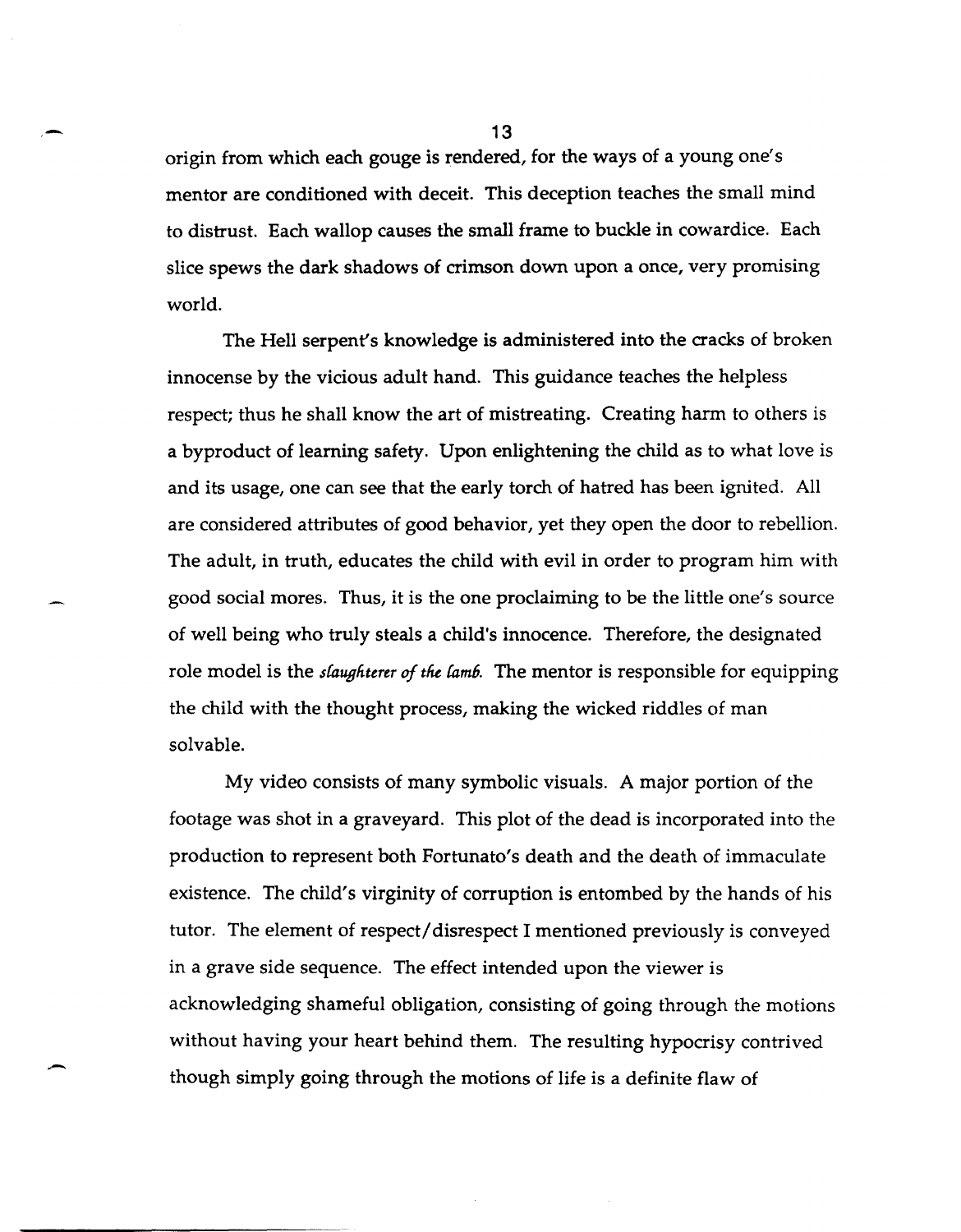civilization.

-

-

Several cutaways within the video consist of a sculpted woman's face, Gothic in nature, seeming to view the entire process of a little one maturing. The condition of her concrete features suggest many years of watching. She has seen the slaughter of many lambs. Just as she derived her form from a mold, so have we all. Our living remnants, once stripped of their unblemished nature, are poured into a mold sculpted by the tradition of civilization. The shape we receive through this conformist's cast allows us to follow suit in a transformed society. The years have taken the onlooker out of the fierce competition in life, as her ancient eyes now realize the loneliness one earns in the later years of attaining prestige. Her tears shed are equal to those darkening the white world where the stainless child once existed.

Throughout the video, symbols of religion appear. I felt it a necessity to include the religious theme as Poe did in "The Cask of Amontillado." The carnival from which Montresor leads Fortunato was the Carnevale, "a three days' festivity ending at midnight on Ash Wednesday" (Cooney, 195). This season of Roman Catholic celebration adds to the perfection of Montresor's scheme. No one could hear the cries of Fortunato and Montresor from the vault, as all were among "the noise and frenzy of the crowds" (Cooney, 195). "How appropriate that the victim go to his death in a catacomb while devout Christians were about to gather in churches above" him receiving blessed ashes (Cooney, 195). As each receives this symbol of mortality, they are warned, "Remember man, you are dust and to dust you will return" (Cooney, 195).

Religion is a damning experience for everyone. It is not until you are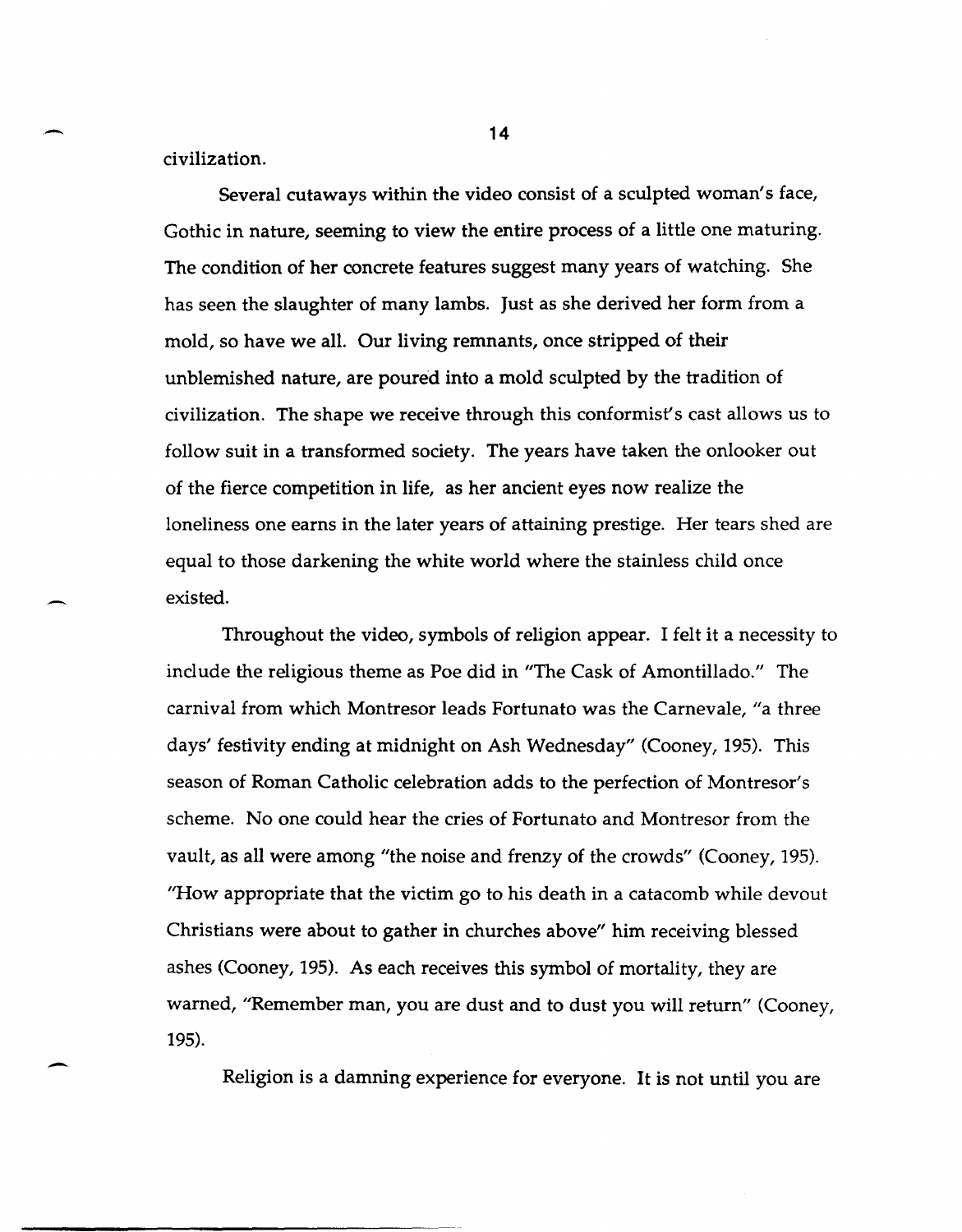introduced to the God-fearing masses that you are deemed a sinner. Thus, you live your life in constant penance. The religious elements of my video were included to suggest the convenience factor adopted by many who consider themselves God's pillars of truth. The desecration of the rosary within the visual suggests the abuse of religious rituals. Exposing a child to religion not only brings him a life of repenting, but also betrayal of self judgment. Once self-evaluation is sacrificed, the child condemns others to Hell by the rules in the good book. Religion fosters the harshness and frequency of judgment. My comparison of the child to the lamb is based upon my Roman Catholic background.

The actual maturing process the mentor leads the child through can be compared, as I see it, to the path that Montresor has led Fortunato on. Montresor has conveyed no sign of malicious intent to Fortunato; thus, the journey into the vault seemed harmless. The parent of a child is viewed as its security factor; thus, the little one clings to their superior upon taking the initial steps toward worldly wisdom. This adult will thrust his or her understudy into evil and tormenting circumstance simply to comfort the child's fear. Thus, the teacher has purposely portrayed himself as the sole security factor to which the child will always retreat. Once establishing the young one's need for life's wayfarer, any further instruction will be successful.

The death of Fortunato is the death of the small child's naive existence. Upon walling up youth's integrity, the child begins attaining inclination of his wicked surroundings. Once he is skilled in the tactics of civilization, he shall return to the pasture of the lambs and lead one astray to begin instruction. And what of the guilt Montresor suffered fifty years after his fiendish deed? It is the same guilt the ancient of civilization's mold bears upon witnessing the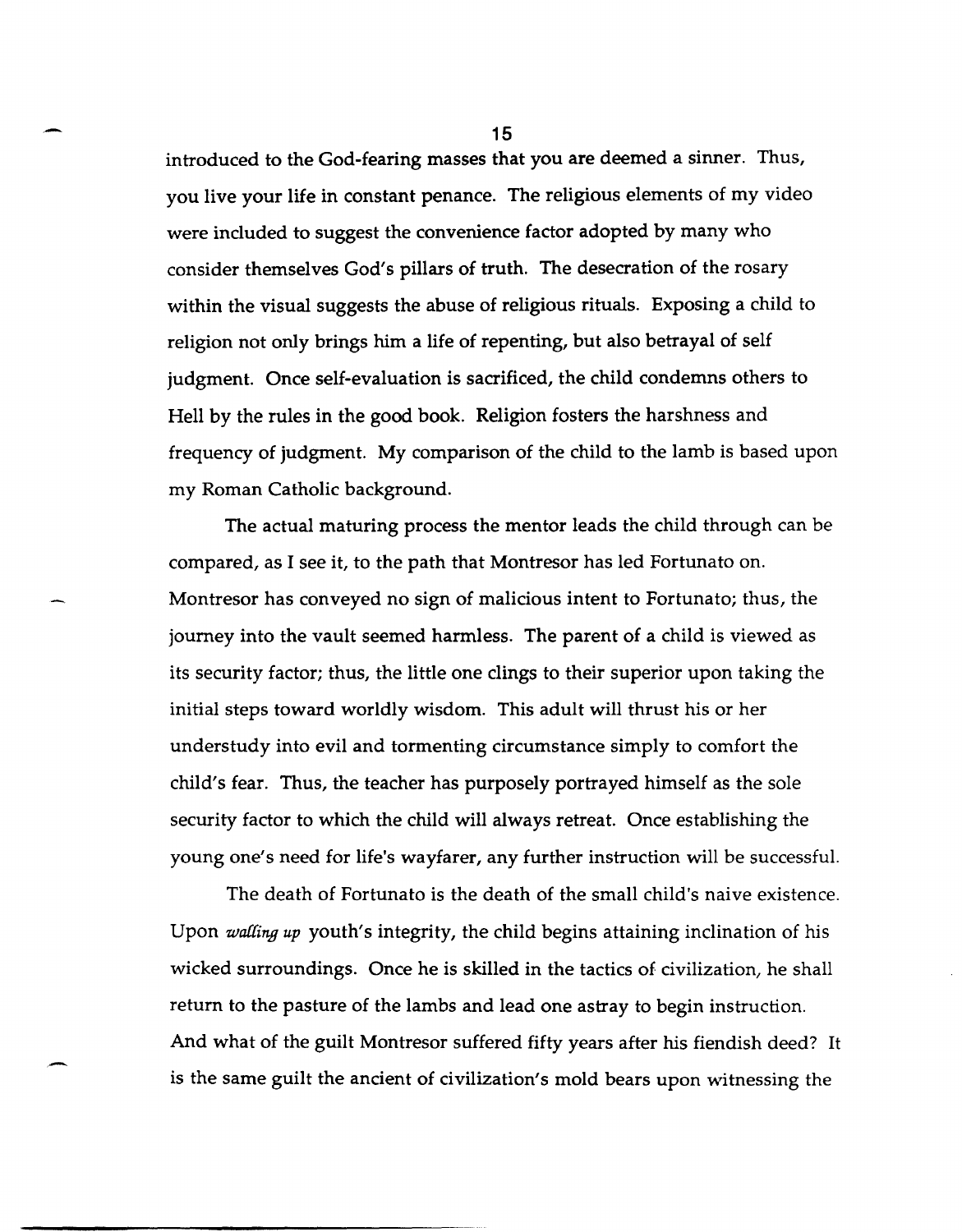division of the flock. The tears drip slowly into the chalice of sacrament, which upon the taking is symbolic of forgiveness; thus, civilization is again forgiven for its neverending slaughter.

Within my video, the vamp in black is the role of Poe's Montresor. Upon walling up the child's misunderstood ideas of serenity, she conjures up his need to distrust all that exists. He will understand that existence in society is alienation. The vamp will end their journey together when he, too, is corrupt and dons the darkness of worldly skill. In Poe's tale we see the unity of Montresor and Fortunato through the cries and laughter (Kennedy, 142). In concept, my interpretation agrees, as both adult and child are equal in the vile skills of society. Note the hidden identity of the vamp behind a dark veil. This plays on Poe's idea of Montresor's concealing his face behind a veil of black silk (Kennedy, 140). Both characters are masked, as deception is crucial in establishing trust.

My intention of this thesis is to open one's eyes to a variety of interpretation of Edgar Allan Poe's "The Cask of Amontillado." Being a Telecommunications major and a Humanities minor, I split my Honors project to meet the expectations of both endeavors. In order to understand my analogy of ''The Cask of Amontillado," one must both read Poe's tale and view the video component of my project. The music incorporated into my video is ''The Cask of Amontillado" by the Alan Parsons Project. In order to use this song, I received authorized permission from Arista Records. I am most grateful to Arista as my project demanded this particular music, a result of this thesis's narrow focus. Upon experiencing both Poe's tale and my Honors Thesis, you too, I imagine, will see aspects of yourself instilled by a long forgotten childhood experience in "The Cask of Amontillado."

-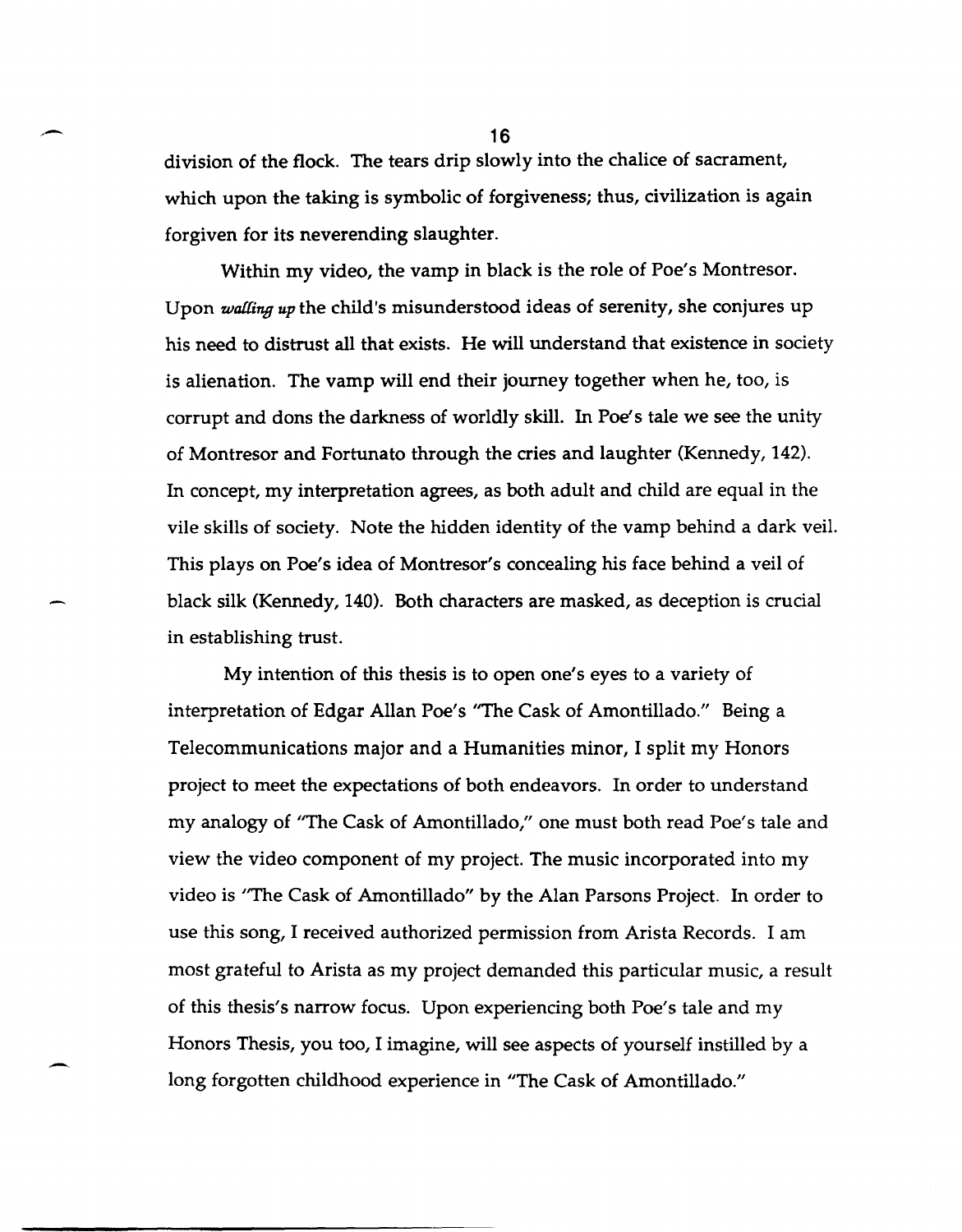## **THE CASK OF AMONTILLADO**

WRITTEN BY WOOLFSON-PARSONS PRODUCED AND ENGINEERED BY ALAN PARSONS Taken with permission from<sup>"</sup>THE ALAN PARSONS PROJECT; "TALES OF MYSTERY AND IMAGINATION FOGAR ALLAN POE" *Copyright under ARISTA RECORDS, 1975.* 

> By the last breath of the four winds that blow I'll have revenge upon Fortunato Smile in his face I'll say "come let us go I've a cask of Amontillado" Sheltered inside from the cold of the snow Follow me now to the vault down below Drinking the wine as we laugh at the time Which is passing incredibly slow (What are these chains that are binding my arms?) Part of you dies each passing day (Say it's a game and I'll come to no harm) You'll feel your life slipping away You who are rich and whose troubles are few May come around to see my point of view What price the Crown of a King on his throne When you're chained in the dark all alone (Spare me my life only name your reward) Part of you dies each brick I lay (Bring back some light in the name of the Lord) You'll feel your mind slipping away

(Parsons Project, Alan. Tales of Mystery and Imagination 1976).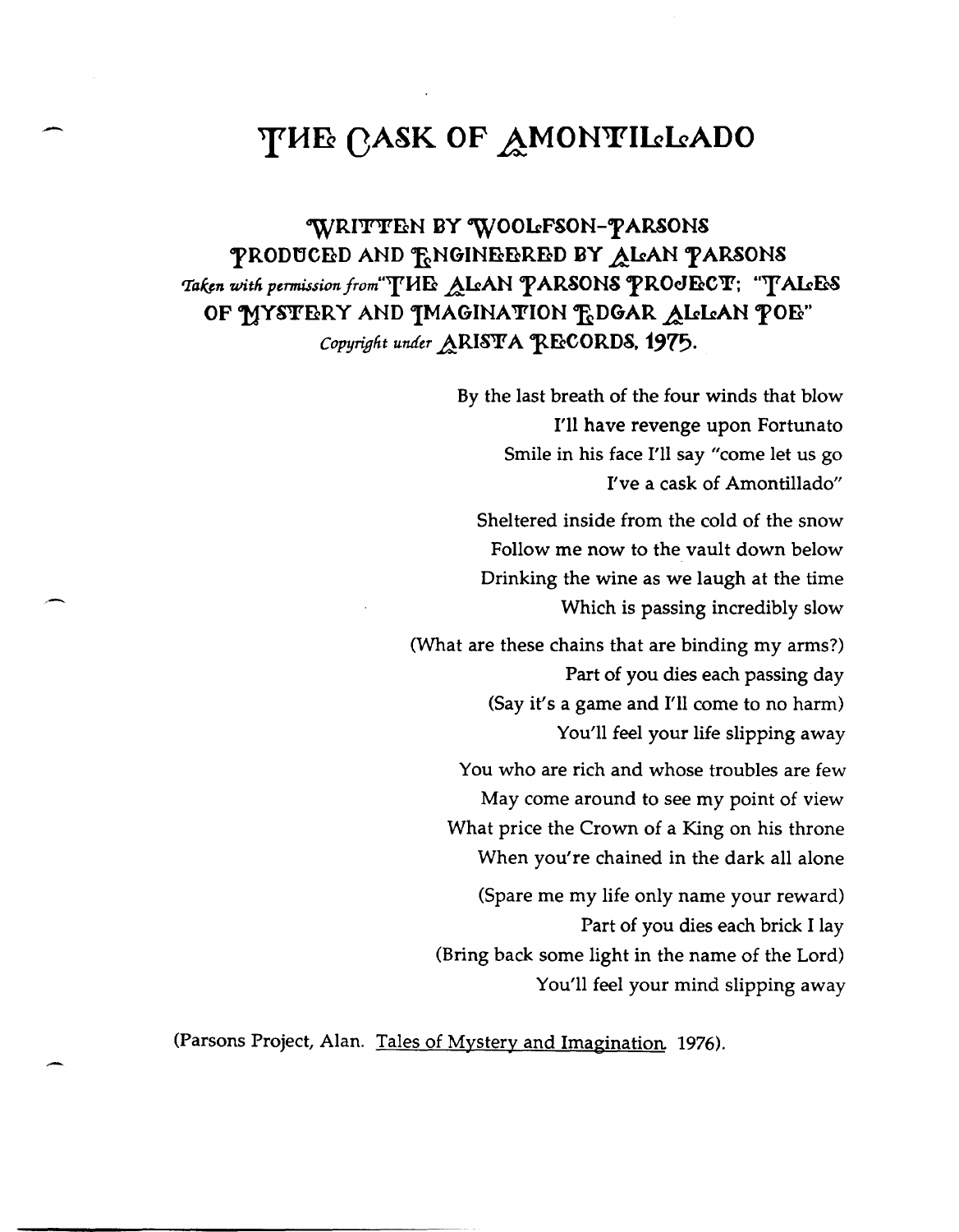## Bibliography

Buranilli, Vincent. Edgar Allan Poe. Boston: G.K. Hall and Company, 1977. Cask of Amontillado, The. Superior, Wisconsin: Educational Stimuli, n.d.

B.U. edre: Upf, 1899.

Cooney, J. F. "'The Cask of Amontillado': Some Further Ironies." Studies In Short Fiction. Fall 1976: 195-196.

Gale, Robert L. Plots and Characters in the Fiction and Poetry of Edgar Allan Poe. Connecticut: Archon Books, 1970.

Halliburton, David. Edgar Allan Poe: A Phenomenological View. New Jersey: Princeton University Press, 1973.

- Hammond, J. R. An Edgar Allan Poe Companion. New Jersey: Barnes and Noble Books, 1981.
- Howarth, William L. Twentieth Century Interpretations of Poe's Tales. New Jersey: Prentice- Hall, Inc., 1971.
- Kennedy, J. Gerald. Poe, Death, and the Life of Writing. New Haven and London: Yale University Press, 1987.
- Ketterer, David. The Rationale of Deception in Poe. Baton Rouge and London: Louisiana State University Press, 1979.
- Kirkham, E. Bruce. "Poe's Amontillado, One More Time." American Notes and Queries. May/June 1986: 144-145.

Kishel, Joseph F. "Poe's 'The Cask of Amontillado.'" Explicator. Fall 1982: 30.

Lee, A. Robert, editor. Edgar Allan Poe: The Design of Order. New Jersey: Barnes and Nobel Books, and London: Vision Press Limited, 1987.

Lokke, Virgil L., and G. R. Thompson, editors. <u>Ruined Eden of the Present:</u> Hawthorne, Melville, and Poe. In Honor of Darrel Able. Indiana: Purdue University Press, 1981.